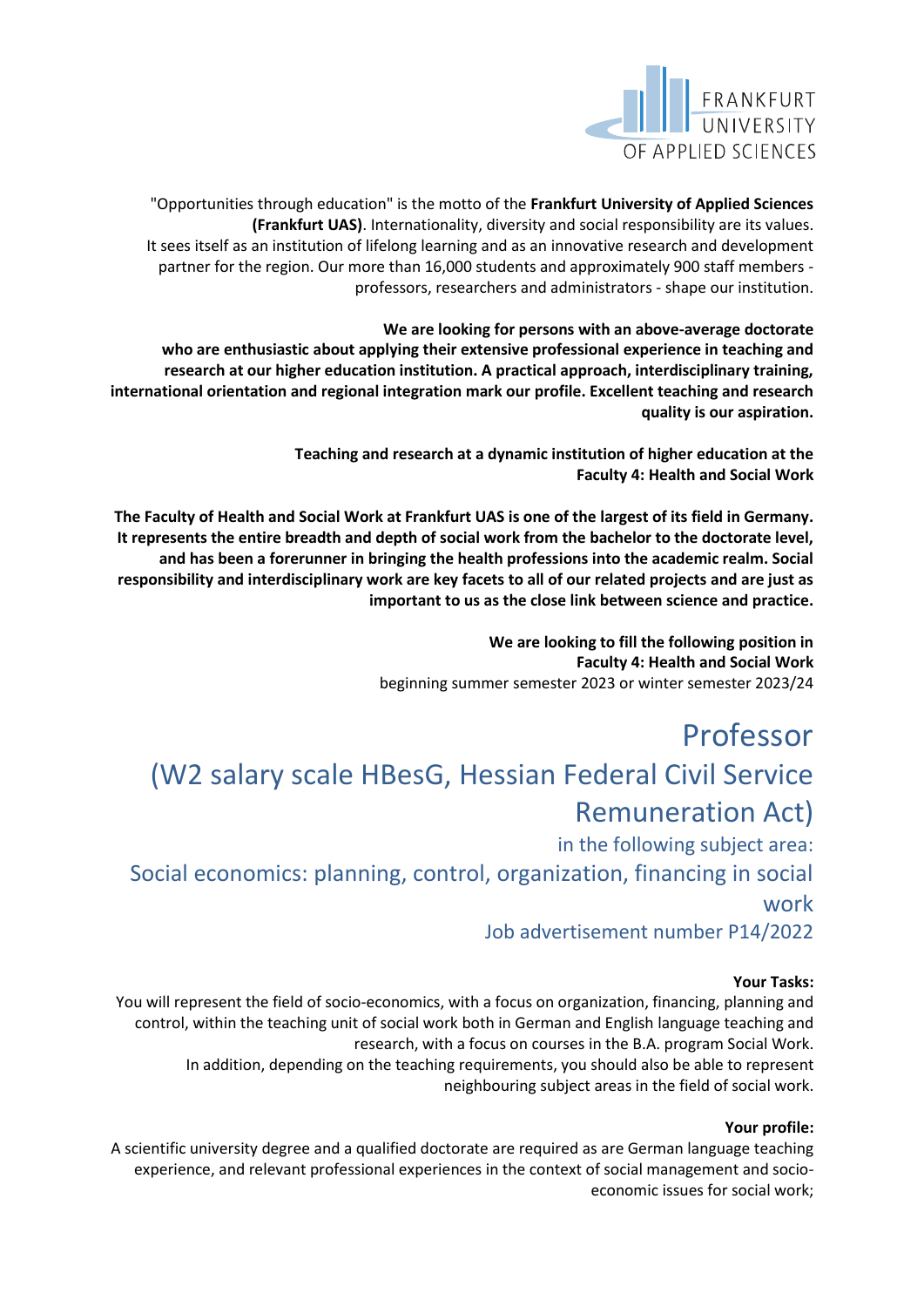Practical professional or scientific experience as well as continuous, relevant publication and research activity on socio-economic issues or those of social management;

Familiarity with current scientific discourses in social economics, the social economy and social management;

Specialist knowledge of organizational forms, the legal framework and financing (including public procurement) of social work;

Target orientation as well as planning logic and methods including working with parameters/target indicators; Knowledge of digitization and innovation in social work; Fundamentals of cost and performance management in social organizations; Public relations including fundraising and marketing.

#### **We expect our professors to:**

• Be active members of our institution and to continuously support the students.

- Participate in introductory courses, i.e., teach subjects at an introductory level in all the faculty's degrees.
	- Have a predisposition and inclination to research and secure third-party funding. • Show gender and diversity competence.
	- Participate in the institution's international activities, including teaching in English. • Participate in the interdisciplinary *Studium generale*.
- Contribute to the institution's offer regarding further education, lifelong learning and elearning.
	- Take on responsibility regarding academic self-administration.
- Be willing to pursue further training and professional development in their field of expertise and in higher education didactics.
	- Cooperate with other educational institutions in the region.
	- Show commitment and initiative as expected from a performance-related position.

#### This is a permanent position. The first appointment as a professor is as **a public-service employee on probation or with an unlimited employment contract with a 3-year long probation period.**

Further official duties and requirements are listed under §§ 67-69, 75 and 76 of the Hessian Higher Education Act, found in [www.hmwk.hessen.de](http://www.hmwk.hessen.de/) (only available in German).

The position is open to all persons, irrespective of gender. The Frankfurt University of Applied Sciences would like to increase the proportion of women in areas in which they are underrepresented and thus applications from women are particularly welcome and will be treated with priority of they have the same qualifications and as long as there are no clear reasons which make a fellow applicant more suitable. Preference will be given to severely disabled applicants if they can provide equal qualifications.

You can find further information on the general data protection regulations of the Frankfurt UAS at (only available in German):

<https://www.frankfurt-university.de/index.php?id=5184>

Applications comprising all usual documents (including a list of publications, projects and a description of previous teaching and research activities) must be sent with reference to the job advertisement number **by July 21, 2022** via email to [personal-prof-beamt@hr.fra-uas.de.](mailto:personal-prof-beamt@hr.fra-uas.de.)

> **The President of the Frankfurt University of Applied Sciences, Human Resources, Nibelungenplatz 1, 60318 Frankfurt.**